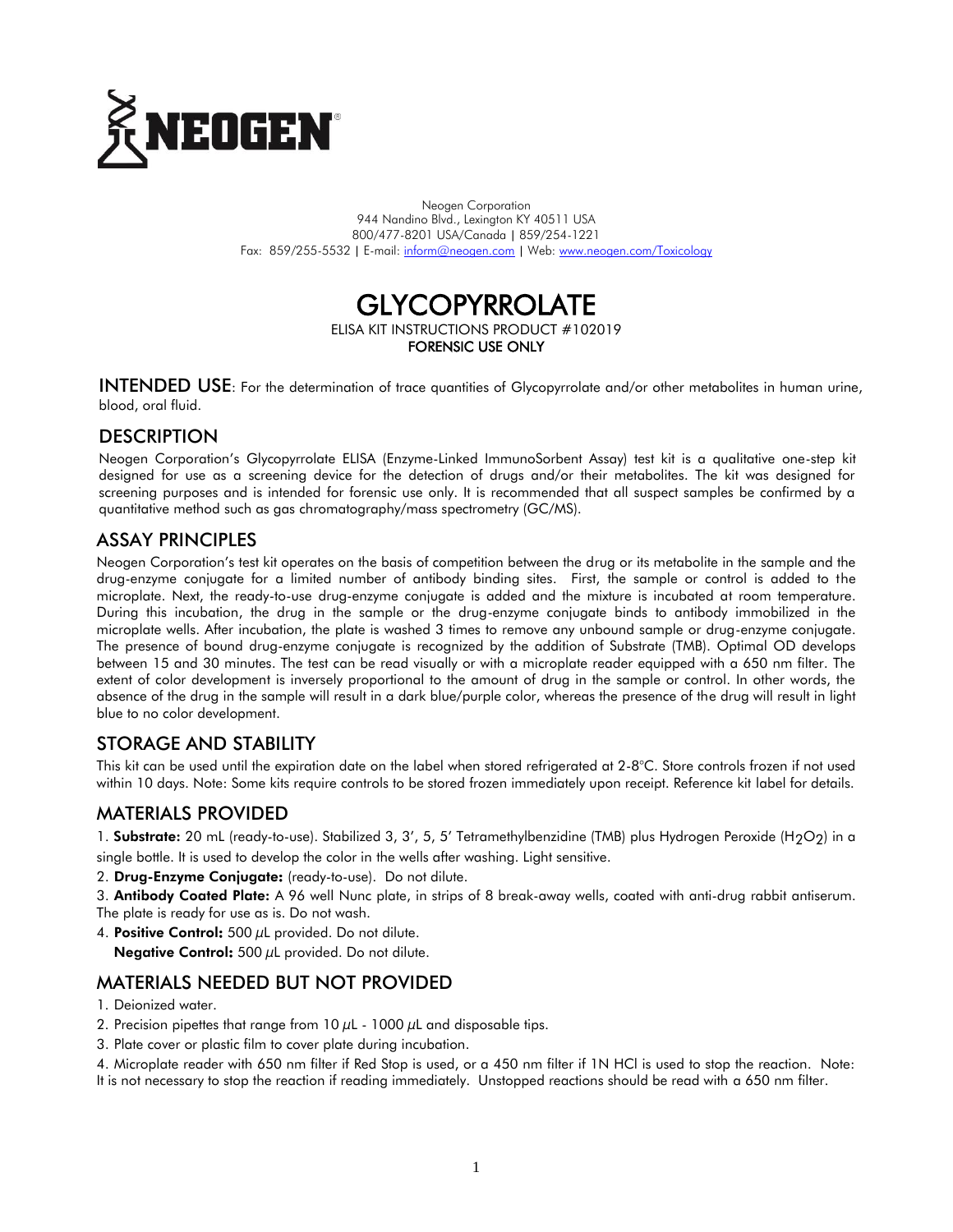## OPTIONAL MATERIALS

- 1. 1N HCI or Red Stop Solution.
- 2. Microplate shaker.
- 3. EIA Buffer.

## PRECAUTIONS AND NOTES

- 1. **DO NOT** use kits or components beyond expiration date.
- 2. **DO NOT** mix conjugates and plates from different kit lots.
- 3. DO NOT pipette reagents by mouth.
- 4. Pour Substrate out of the bottle into a clean reservoir. To prevent contamination of the substrate, DO NOT pipette out of the bottle.
- 5. All specimens should be considered potentially infectious. Exercise proper handling precautions.
- 6. Keep plate covered except when adding reagents, washing or reading.
- 7. Kit components should be refrigerated at all times when not in use.
- 8. Keep the controls frozen if storing longer than 10 days. Avoid repeated freeze-thaw cycles. Note: Some kits require controls to be stored frozen immediately upon receipt. Reference kit label for details.
- 9. Use aseptic technique when opening and removing reagents from vials and bottles.
- 10.DO NOT smoke, eat or drink in areas where specimens or reagents are being handled.

## PROCEDURAL NOTES

- 1. Desiccant bag must remain in foil pouch with unused strips. Keep ziplock pouch sealed when not in use to maintain a dry environment.
- 2. Use clean pipette tips for the buffer, drug-enzyme conjugate, controls and samples.
- 3. Before pipetting a reagent, rinse the pipette tip three times with that reagent.
- 4. When pipetting into the wells, **DO NOT** allow the pipette tip to touch the inside of the well or any of the reagent already inside the well. This may result in cross contamination.
- 5. Controls and samples should be assayed in duplicate.
- 6. Before substrate addition, wipe the outside bottom of the wells with a lint-free wiper to remove dust and fingerprints.
- 7. Gently mix specimens and reagents before use. Avoid vigorous agitation.

# SAMPLE TREATMENT

Recommended minimum sample dilutions are listed below. These dilutions may change based on your laboratory's determination. All sample dilutions should be made in Neogen's EIA Buffer.

- a. Urine: A dilution with EIA Buffer may be necessary to reduce natural background as well as bring desired cutoff concentration within the assay range. Please contact your Neogen Representative for assistance.
- b. Whole blood: A dilution of 1:5 (i.e. 1 part sample to 4 parts provided EIA Buffer) is recommended. Please contact your Neogen Representative for assistance.
- c. Other Forensic sample types: Please contact your Neogen Representative for assistance.

## TEST PROCEDURES

The following test procedures can be run manually or on an automated instrument. Please contact your Neogen representative for assistance with protocols for automated instruments.

- 1. Add 20  $\mu$ L of sample or controls to the appropriate wells in duplicate. Do not dilute positive and negative controls.
- 2. Add 100 µL of ready-to-use drug-enzyme conjugate to each well. Use 8-channel pipetter or 12-channel pipetter for rapid addition.
- 3. Mix by gently shaking plate.
- 4. Cover plate with plastic film or plate cover and incubate at room temperature for 60 minutes at room temperature.
- 5. Once the incubation is complete, dump or aspirate the liquid from the wells. Tap the plate on a clean lint-free towel to remove any remaining liquid in the wells.
- 6. Wash each well with 300 µL of deionized water. Manual Wash: For manual wash procedures repeat for a total of 3 washings, invert and tap dry the plate following each step. After completing the last wash step wipe the bottom of the wells with a lint-free towel to remove any liquid on the outside of the wells. Automated Wash: If an automated plate washer is used wash the plate for a total of 5 washings with  $300 \mu$ L of deionized water.
- 7. Add 100 µL of the Substrate to each well. For manual runs, use a multi-channel pipetter for best results.
- 8. Incubate at room temperature between 15-30 minutes. Gently shake immediately before measuring the absorbance.
- 9. When Neogen's Red Stop is used, use 50 µL per well and read plate with a 650 nm filter.